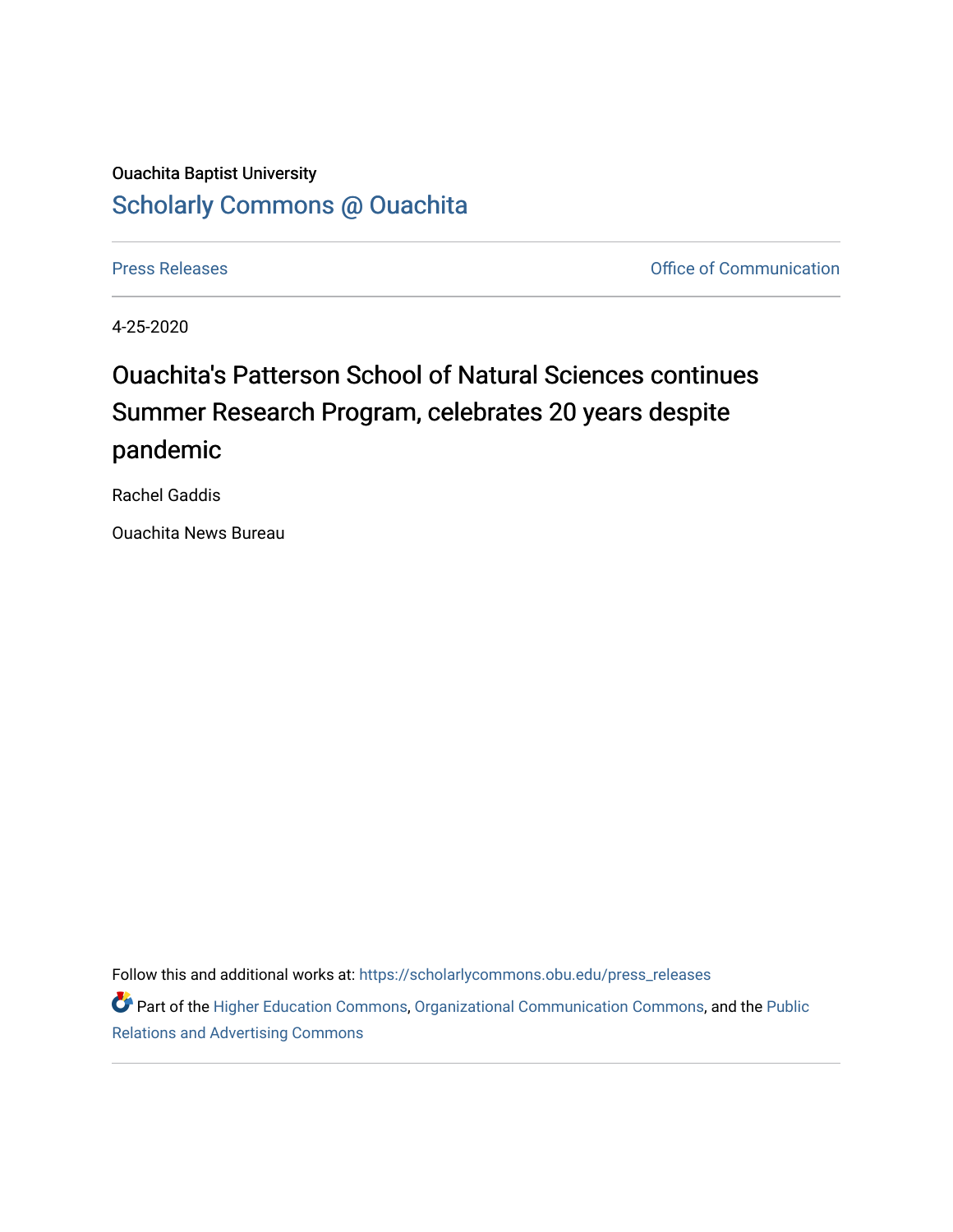

For immediate release

**Ouachita's Patterson School of Natural Sciences continues Summer Research Program, celebrates 20 years despite pandemic**



*By Rachel Gaddis* August 25, 2020 For more information, contact OBU's news bureau at [newsbureau@obu.edu](mailto:newsbureau@obu.edu) or (870) 245-5206

ARKADELPHIA, Ark.— Ouachita Baptist University's J.D. Patterson School of Natural Sciences Summer Research Program celebrated 20 years of student research this year with 26 students and 12 participating faculty members. Ouachita was one of the few institutions in the state to continue summer research during the COVID-19 pandemic; the 2020 cohort also was a mere two students short of the program's overall record number of student researchers in a single summer.

In its 20-year history, the Patterson Summer Research Program has given 313 Ouachita students the opportunity to work one-on-one with science faculty to conduct research in their respective fields – an opportunity more commonly found in graduate school. Students apply and must be accepted into the program and are provided with a stipend as well as campus housing at a reduced cost.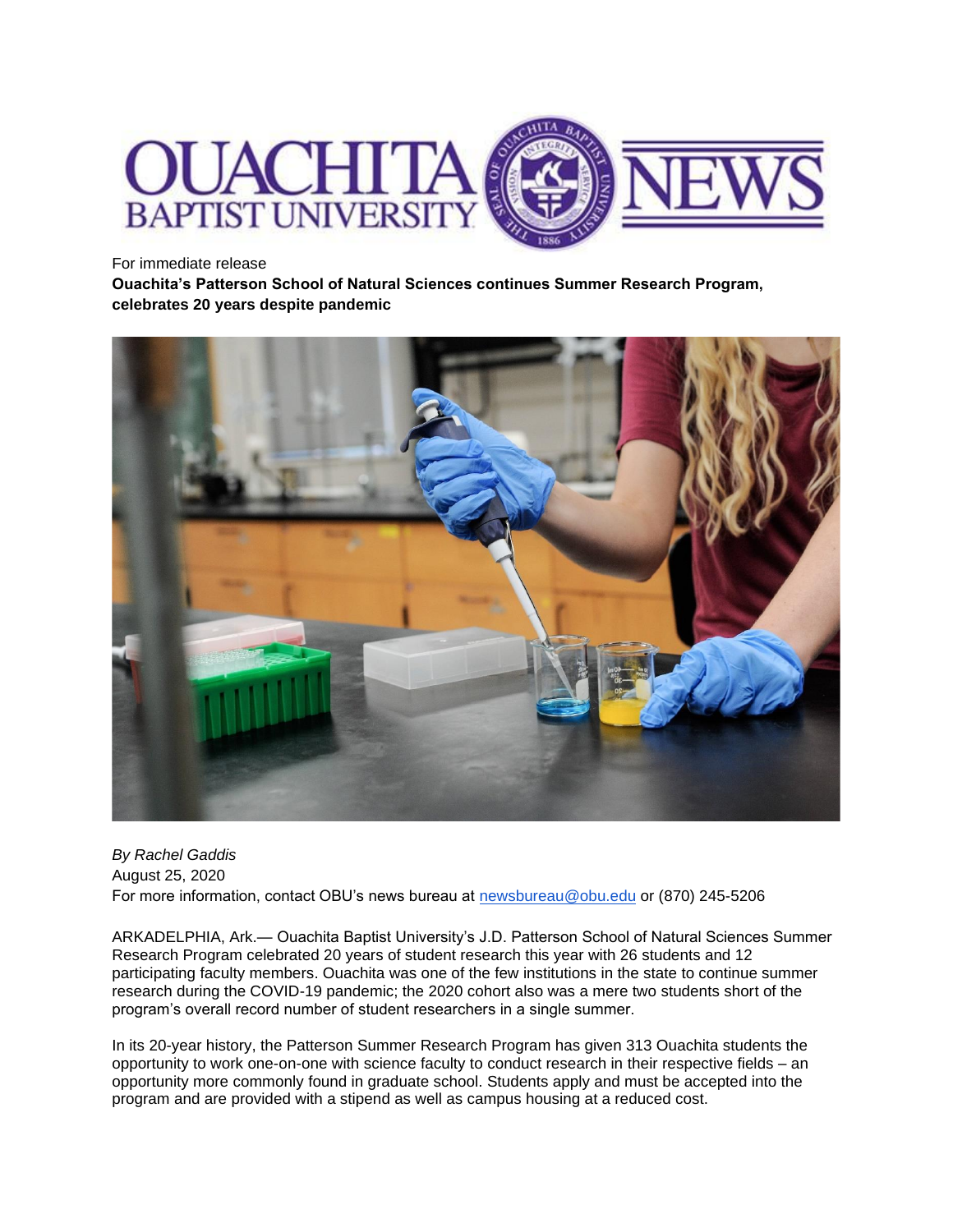After two decades of summer research, the Patterson Summer Research Program was confronted with the possibility of postponing or canceling students' research altogether.

"We were extremely fortunate that our program was not canceled," said Dr. Tim Knight, dean of the Patterson School of Natural Sciences and professor of biology. "I was confident we could wear masks and physically distance in our building, but there was still an element of risk in bringing this group back to campus."

Following CDC guidelines and in an effort to safely continue the faculty-advised and hands-on approach of the Summer Research Program, Ouachita students and faculty were required to pass a COVID-19 test prior to arrival on campus, monitor symptoms, wear face coverings and physically distance six feet apart. No positive COVID-19 cases were reported among the participating students or faculty.

"The students and faculty did an outstanding job," Knight said. "They came back without being infected and followed the guidelines, and we have successfully shown what can happen if everyone cooperates!"

Dr. Ruth Plymale, associate professor of biology and holder of the J.D. Patterson Chair of Biology, supervised students screening soil bacteria for antibiotic production that could treat antibiotic-resistant bacterial infections. Plymale said she adjusted her research spaces to be physically distanced at six feet and limited equipment to one student, but overall her students' projects did not change.

"The biggest adjustment for me was not being physically near the students," Plymale said. "A major component of my students' project was to use bioinformatics tools in a command-line computer interface to analyze bacterial genomes. Because of physical distancing, I was not always able to see their computer screens, and that made troubleshooting more difficult.

"Although there were some bumpy patches, they learned and adapted quickly," she continued. "I was extremely pleased with the outcome of this summer's research! Griffin Hopkins and Taylor Savage worked hard and maintained a high-quality standard; they did a wonderful job!"

Plymale also explained the significance of conducting research "as we each got an advanced glimpse of the fall semester."



*(Image left) Junior Landon Irby and senior Caleb West work to create a solar-powered sun tracker. (Image right) Junior Timothy Spiva analyzes microRNA.*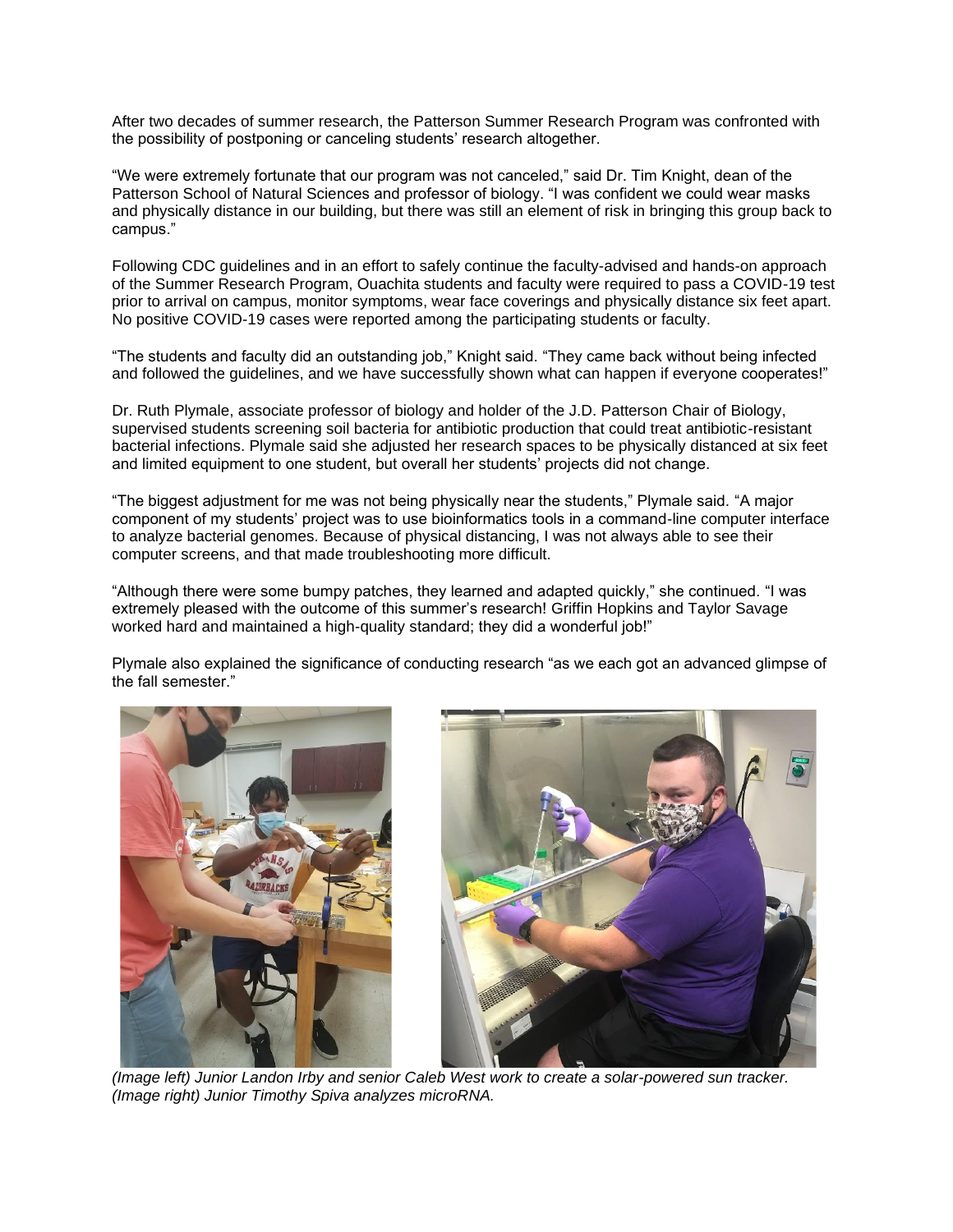For Dr. Angela Douglass, associate professor of physics, her students' project involved building a solar sun tracker. Unlike some student research projects, Douglass' students began their research from home before transitioning to in-person, but she said it "initially forced them to fully think through the design and find problems with it before the tracker was constructed, which saved us time and money."

"While I missed seeing the students each day, thinking through the design before purchasing the parts and constructing it helped students learn to think critically and avoid costly mistakes," Douglass said. "Overall, I think the process made them better researchers.

"My students went above and beyond my expectations," she added. "It would have been easy for them to not give their full attention to the project since they were home for a portion of the program, but Caleb West and Landen Irby were diligent, creative researchers. They were excited to optimize our device and I was impressed with their enthusiasm and hard work."

For students like Kayla Whittington, a junior biology and chemistry double major from North Little Rock, Ark., the Patterson Summer Research program's decision to remain open this summer has kept her on track with her goals. Whittington also was able to conduct her original research interest: synthesizing porphyrins for potential use as photosensitizes in photodynamic therapy.

"To be able to do summer research will be significant for each of us moving forward, as we prepare for applications and interviews for graduate and professional programs. We will be ahead due to our research background," Whittington said.





*(Image left) Junior Gabe Poe studies photodynamic therapy (PTD) as an alternative to chemotherapy and radiation for cancer treatment. (Image right) Senior Erin Chappell evaluates the role of GPI-anchored proteins in cell lines taken from cancerous mammary glands.*

Julianne Weaver, a senior biology major from Benton, Ark., spent the summer testing the effects of Honokiol – a Chinese herbal medicine – on U87 Glioblastoma cells and its potential to slow the growth of cancer. Weaver said she "would not have been able to completely focus on and learn from my research if I had to do it during the semester."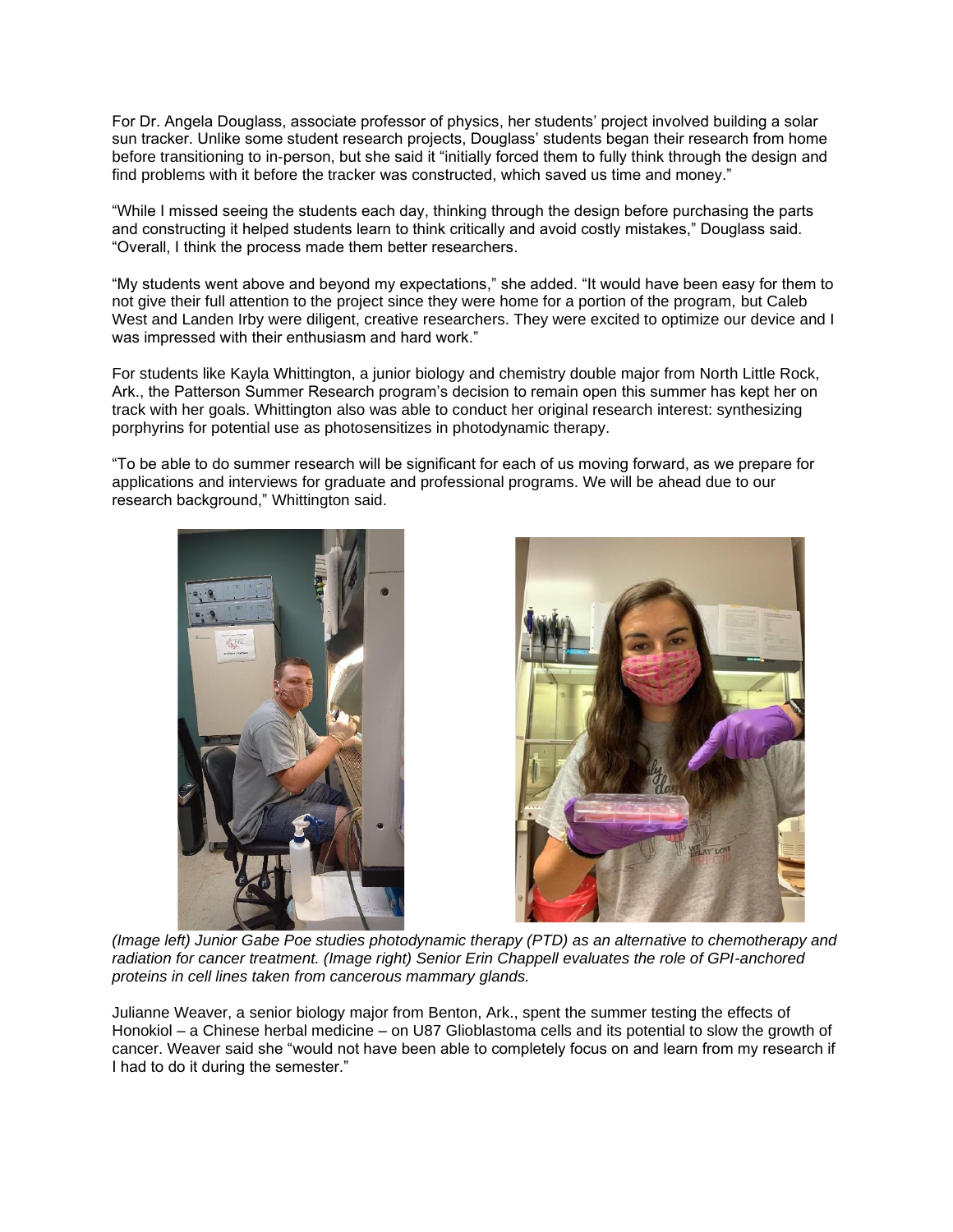"Once I heard that most schools started canceling their research opportunities because of the virus, I was expecting the worst but really hoping that I would still be able to come back this summer to do research," Weaver said. "I was thrilled when they announced our research was not canceled, and I was so pleased with how smoothly this summer went and how much I was still able to learn regardless of the different measures put into place to maintain social distancing."

"I think that it is very significant that we continued to conduct research," said Timothy Spiva, a junior biomedical sciences major from Malvern, Ark., who conducted micro-RNA analyses from exosomes of hetatocellular carcinomas. "For the students, this really helped us all to advance our academic careers. We all really benefited from being back on campus and seeing each other. From the perspective of the university, I think it was huge to bring students back to campus on a smaller scale and see how life will be this coming semester. I think it also provided hope to the university along with the other students that we can come back to campus safely after seeing that nobody tested positive for COVID-19 throughout the eight weeks this summer.

"The faculty in the Patterson School of Natural Sciences were amazing this summer," Spiva added. "From the dean, Dr. Tim Knight, to each individual professor, they all put in extra time and effort to make this a possibility for us, which I am very appreciative of."

Other Ouachita students who participated in the Patterson Summer Research Program included:

- Jasmine Baughman, a senior biology major from Pangburn, Ark.
- Jorie Beaumont, a senior nutrition & dietetics major from Lockport, Ill.
- Ben Carpenter, a junior physics major from Sterrett, Ala.
- Erin Chappell, a senior biology major from Bryant, Ark.
- Olivia Crites, a junior biology major from Poplar Bluff, Mo.
- Peyton Dodd, a chemistry major from Nashville, Ark.
- Emme Edmondson, a senior biology and chemistry double major from Benton, Ark.
- Cannon Fisher, a senior nutrition & dietetics major from Wynne, Ark.
- Griffin Hopkins, a junior biology and psychology double major from Benton, Ark.
- Landen Irby, a junior engineering physics major from Arkadelphia, Ark.
- Harry Jeffrey, a senior biology and chemistry double major from Camden, Ark.
- Race Karlin, a senior biology major from Princeton, Texas
- Jack Patterson, a junior mathematics major from Abilene, Texas
- Gabe Poe, a junior biomedical sciences major from Lake City, Ark.
- Mady Rottinghaus, a senior biology and Spanish double major from Hot Springs, Ark.
- Taylor Savage, a junior biomedical sciences major from Arkadelphia, Ark.
- Aubree Seibert, a senior biology and chemistry double major from Wylie, Texas